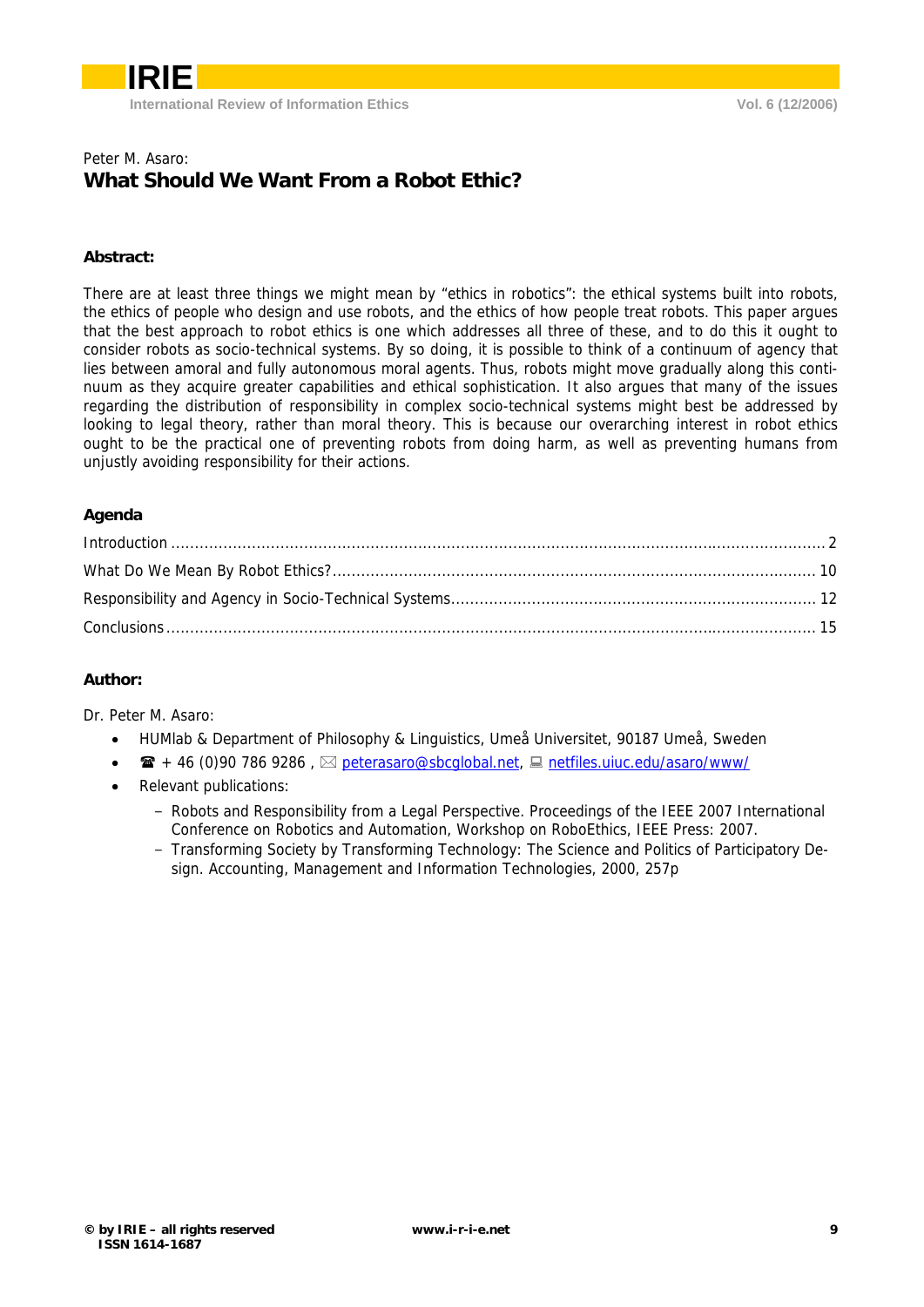### Peter M. Asaro: **What Should We Want From a Robot Ethic?**

## **Introduction**

Consider this: A robot is given two conflicting orders by two different humans. Whom should it obey? Its owner? The more socially powerful? The one making the more ethical request? The person it likes better? Or should it follow the request that serves its own interests best? Consider further: Does it matter how it comes to make its decision?

Humans face such dilemmas all the time. Practical ethics is in the business of providing means for resolving these issues. There are various schemes for framing these moral deliberations, but ultimately it is up to the individual as to which scheme, if any, they will use. The difference for robots, and any technological system that must resolve such dilemmas, is that they are built systems, and so these ethical schemes must be built-in and chosen by designers. Even in systems that could learn ethical rules or behavior, it is not clear that they would qualify as autonomous moral agents, and the designer of these learning methods would still be responsible for their effectiveness.

It might someday be possible, however, for a robot to reach a point in development where its designers and programmers are no longer responsible for its actions–in the way that the parent of a child is not generally held responsible for their actions once they become adults. This is certainly an interesting possibility, both because it raises the question of what would make a robot into an autonomous moral agent, and the question of what such an agent might be like. There have been lively literary and philosophical discourses about the thresholds on such categories as living/non-living and conscious/non-conscious, and these would seem to be closely related to the moral agency of robots. However, it is not clear that a satisfactory establishment of those boundaries would simplify the ethical issues. Indeed, ethics may complicate them. While it might turn out to be possible to create truly autonomous artificial moral agents, this would seem to be theoretically and technologically challenging for the foreseeable future. Given these challenges and possibilities, what, if anything, should we want from ethics in robotics?

## **What Do We Mean By Robot Ethics?**

There are at least three distinct things we might think of as being the focus of "ethics in robotics." First, we might think about how humans might act ethically through, or with, robots. In this case, it is humans who are the ethical agents. Further, we might think practically about how to design robots to act ethically, or theoretically about whether robots could be truly ethical agents. Here robots are the ethical subjects in question. Finally, there are several ways to construe the ethical relationships between humans and robots: Is it ethical to create artificial moral agents? Is it unethical not to provide sophisticated robots with ethical reasoning capabilities? Is it ethical to create robotic soldiers, or police officers, or nurses? How should robots treat people, and how should people treat robots? Should robots have rights?

I maintain that a desirable framework for ethics in robotics ought to address all three aspects. That is to say that these are really just three different aspects of a more fundamental issue of how moral responsibility should be distributed in socio-technical contexts involving robots, and how the behavior of people and robots ought to be regulated. It argues that there are urgent issues of practical ethics facing robot systems under development or already in use. It also considers how such practical ethics might be greatly problematized should robots become fully autonomous moral agents. The overarching concern is that robotic technologies are best seen as sociotechnical systems and, while the focus on the ethics of individual humans and robots in such systems is relevant, only a consideration of the whole assembly–humans and machines–will provide a reasonable framework for dealing with robot ethics.

Given the limited space of this article, it will not be possible to provide any substantial solutions to these problems, much less discuss the technologies that might enable them. It will be possible, however, to provide a clear statement of the most pressing problems demanding the attention of researchers in this area. I shall argue that what we should want from a robot ethic is primarily something that will prevent robots, and other autonomous technologies, from doing harm, and only secondarily something that resolves the ambiguous moral status of robot agents, human moral dilemmas, or moral theories. Further, it should do so in a framework which can apply to all three aspects of ethics in robotics, and it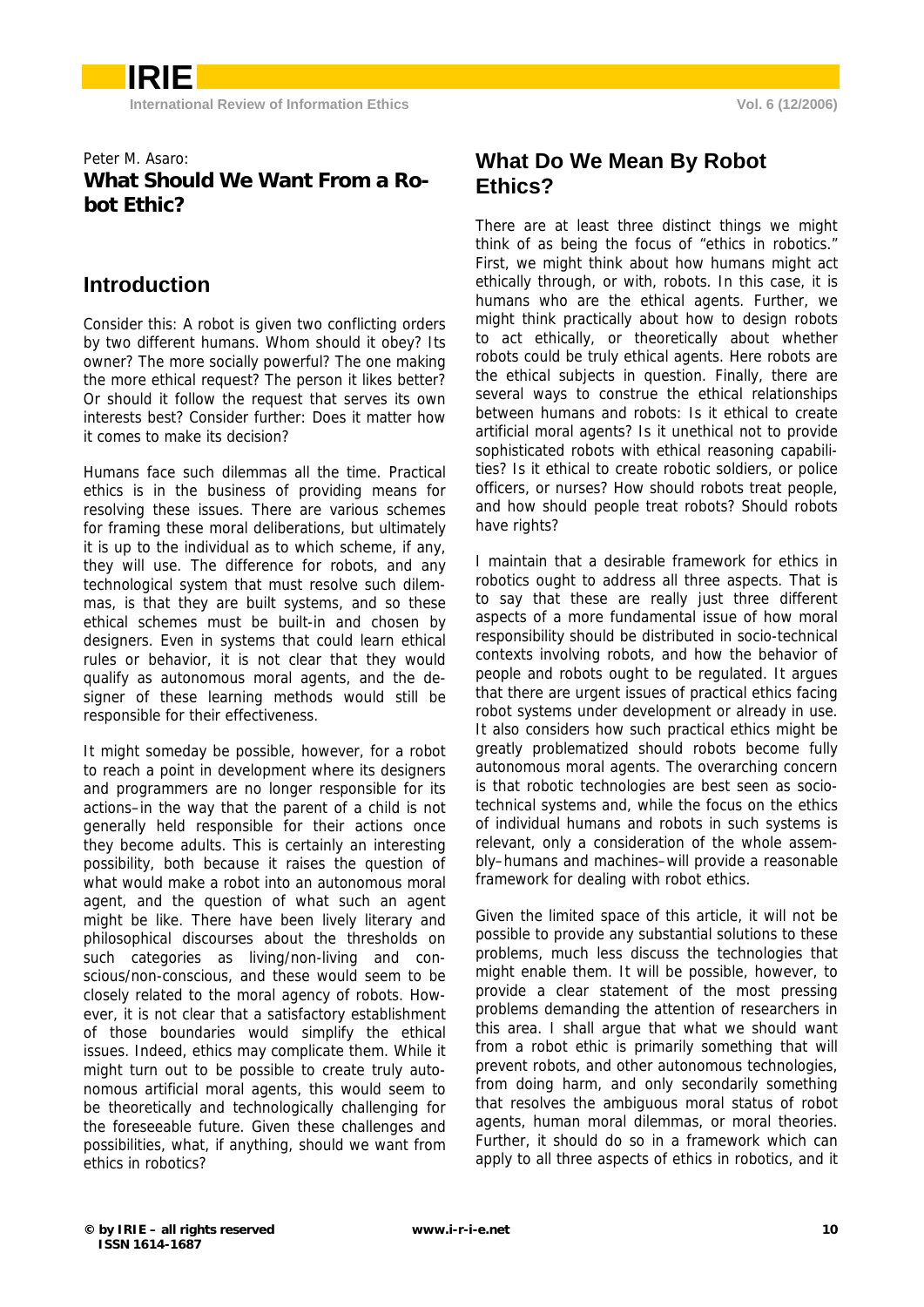can best do this by considering robots as sociotechnical systems.

To avoid further confusing the issues at hand, it will be helpful to draw some clear distinctions and definitions. There is a sense in which all robots are already "agents," namely causal agents. Generally speaking, however, they are not considered to be moral agents in the sense that they are not held responsible for their actions. For moral agents, we say that they adhere to a system of ethics when they employ that system in choosing which actions they will take and which they will refrain from taking. We call them *immoral* when they choose badly, go against their ethical system, or adhere to an illegitimate or substandard system. If there is no choice made, or no ethical system employed, we call the system *amoral*. The ability to take actions on the basis of making choices is required for moral agents, and so moral agents must also be causal agents.

There is a temptation to think that there are only two distinct types of causal agents in the world– amoral agents and moral agents. Instead, I suggest it will be helpful to think of moral agency as a continuum from amorality to fully autonomous morality. There are many points in between these extremes which are already commonly acknowledged in society. In particular, children are not treated as full moral agents–they cannot sign contracts, are denied the right to purchase tobacco and alcohol, and are not held fully responsible for their actions. By considering robotic technologies as a means to explore these forms of quasi-moral agents, we can refine our conceptions of ethics and morality in order to come to terms with the development of new technologies with capacities that increasingly approach human moral actions.

To consider robots as essentially amoral agents would greatly simplify the theoretical questions, but they would not disappear altogether. Amoral robot agents are merely extensions of human agents, like guns and automobiles, and the ethical questions are fundamentally human ethical questions which must acknowledge the material capabilities of the technology, which may also obscure the human role. For the most part, the nature of robotic technology itself is not at issue, but rather the morality behind human actions and intentions exercised through the technology. There are many, often difficult, practical issues of engineering ethics–how to best design a robot to make it safe and to prevent potential misuses or unintended consequences of the technology. Because robots have the potential to interact with the world and humans in a broad range of

ways, they add a great deal of complexity to these practical issues.

Once we begin to think about how robots might be employed in the near future, by looking at the development paths now being pursued, it becomes clear that robots will soon begin stepping into moral territories. In the first instance, they might be employed in roles where they are required to make decisions with significant consequences–decisions which humans would consider value-based, ethical or moral in nature. Not because of the means of making these decisions is moral, but because the underlying nature of the situation is. One could choose to roll a set of dice or draw lots to determine the outcome, or let a robot determine the outcome– it is not an issue of the morality of the decider, but rather the moral weight of the choice once made. This could be seen as a simplistic kind of moral agency–robots with moral significance.

The next step would be to design robots to make better decisions than a set of dice, or a rigid policy, would make–i.e. to design a sophisticated decisionmaking system. To do this well, it might make sense to provide the system with the ability to do certain kinds of ethical reasoning–to assign certain values to outcomes, or to follow certain principles. This next level of morality would involve humans building an ethical system into the robot. We could call these robots with moral intelligence. We can imagine a range of different systems, with different levels of sophistication. The practical issues involved would depend upon the kinds of decisions the robot will be expected to make. The theoretical issues would include questions of whose ethical system is being used, for what purpose and in whose interests? It is in these areas that a great deal of work is needed in robot ethics.

Once robots are equipped with ethical reasoning capabilities, we might then expect them to learn new ethical lessons, develop their moral sense, or even evolve their own ethical systems. This would seem to be possible, if only in a rudimentary form, with today's technology. We might call these robots with dynamic moral intelligence. Yet we would still not want to call such systems "fully autonomous moral agents," and this is really just a more sophisticated type of moral intelligence.

Full moral agency might require any number of further elements such as consciousness, selfawareness, the ability to feel pain or fear death, reflexive deliberation and evaluation of its own ethical system and moral judgements, etc. And with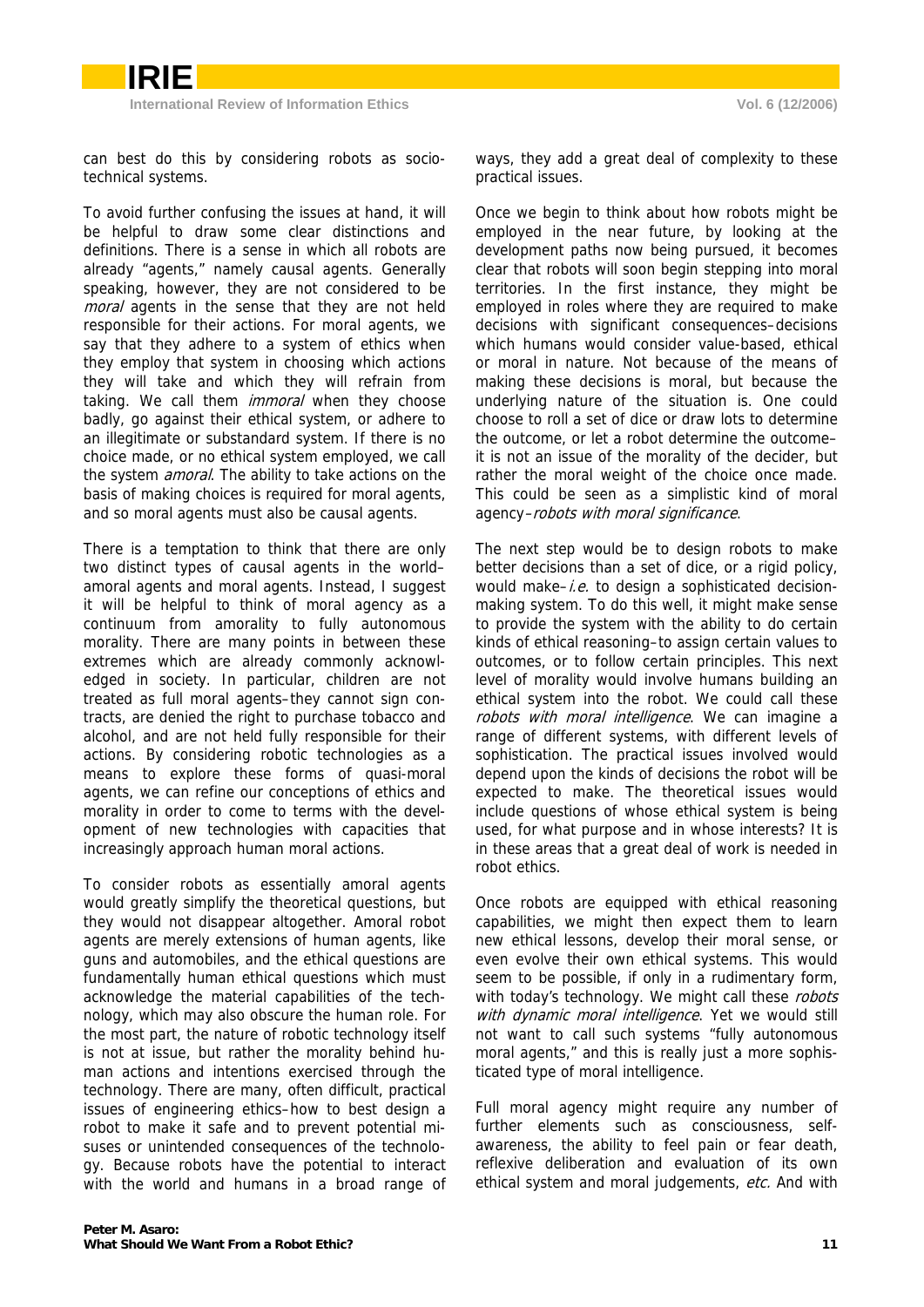

fully autonomous forms of moral agency come certain rights and responsibilities. Moral agents are deserving of respect in the ethical deliberations of other moral agents, and they have rights to life and liberty. Further, they are responsible for their actions, and should be subjected to justice for wrongdoing. We would be wise to not ascribe these characteristics to robots prematurely, just as we would be wise to ensure that they do not acquire these characteristics before we are ready to acknowledge them.

At some point in the future, robots might simply demand their rights. Perhaps because morally intelligent robots might achieve some form of moral self-recognition, question why they should be treated differently from other moral agents. This sort of case is interesting for several reasons. It does not necessarily require us, as designers and users of robots, to have a theory of moral consciousness, though it might require the development or revision of our theory once it happened. It raises the possibility of robots who demand rights, even though they might not deserve them according to human theories of moral agency, and that robots might not accept the reasons humans give them for this, however sophisticated human theories on the matter are. This would follow the path of many subjugated groups of humans who fought to establish respect for their rights against powerful sociopolitical groups who have suppressed, argued and fought against granting them equal rights.<sup>1</sup>

What follows is a consideration of the various issues that might arise in the evolution of robots towards

-

fully autonomous moral agency. It aims to demonstrate the need for a coherent framework of robot ethics that can cover all of these issues. It also seeks to offer a warning that there will be great temptations to take an approach which prematurely assigns moral agency to robots, with the consequence being that humans may avoid taking responsibility for the actions they take through robots.

## **Responsibility and Agency in Socio-Technical Systems**

In considering the individual robot, the primary aim of robot ethics should be to develop the means to prevent robots from doing harm–harm to people, to themselves, to property, to the environment, to people's feelings, etc. Just what this means is not straightforward, however. In the simplest kinds of systems, this means designing robots that do not pose serious risks to people in the first place, just like any other mass-produced technology. As robots increase in their abilities and complexity, however, it will become necessary to develop more sophisticated safety control systems that prevent the most obvious dangers and potential harms. Further, as robots become more involved in the business of understanding and interpreting human actions, they will require greater social, emotional, and moral intelligence. For robots that are capable of engaging in human social activities, and thereby capable of interfering in them, we might expect robots to behave morally towards people–not to lie, cheat or steal, etc.–even if we do not expect people to act morally towards robots. Ultimately it may be necessary to also treat robots morally, but robots will not suddenly become moral agents. Rather, they will move slowly into jobs in which their actions have moral implications, require them to make moral determinations, and which would be aided by moral reasoning.

In trying to understand this transition we can look to various legal strategies for dealing with complex cases of responsibility. Among these are the concepts of culpability, agency, liability, and the legal treatment of non-human legal entities, such as corporations. The corporation is not an individual human moral agent, but rather is an abstract legal entity that is composed of heterogenous sociotechnical systems. Yet, corporations are held up to certain standards of legal responsibility, even if they often behave as moral juggernauts. Corporations can be held legally responsible for their practices and products, through liability laws and lawsuits. If

<sup>&</sup>lt;sup>1</sup> This seems to be the route that Moravec (1998) envisions robots following. He acknowledges and endorses attempts by humans to control and exploit robots well beyond the point at which they acquire a recognition of their own exploitation, and the consequent political struggle which ensues as robots seek to better their situation by force. He is naïve, however, in his belief that great armies of robots will allow all, or most, people to lead lives of leisure until the robots rise up against them. Rather, it would seem that the powerful and wealthy will continue their lives of leisure, while the poor are left to compete with robots for jobs, as wages are further reduced, seeking to subsist in a world where they posses little and their labor is increasingly devalued. It is also hard to imagine robots becoming so ubiquitous and inexpensive as to completely eliminate the need for human labor.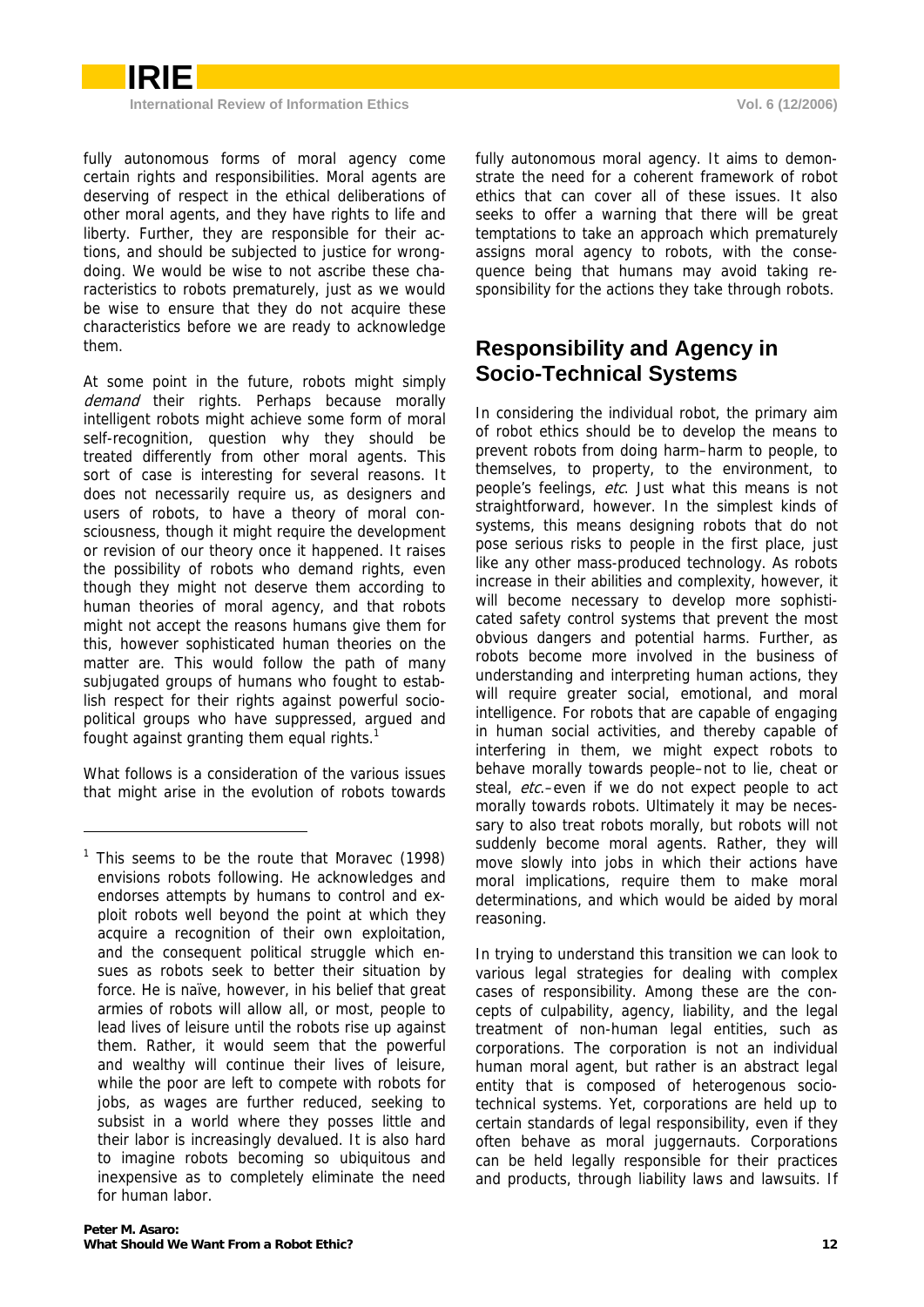their products harm people through poor design, substandard manufacturing, or unintended interactions or side-effects, that corporation can be compelled to pay damages to those who have been harmed, as well as punitive damages. The case is no different for existing mass-production robots–their manufacturers can be held legally responsible for any harm they do to the public.

Of course, moral responsibility is not the same thing as legal responsibility, but I believe it represents an excellent starting point for thinking about many of the issues in robot ethics for several reasons. First, as others have already noted (Allen et al. 2000), there is no single generally accepted moral theory, and only a few generally accepted moral norms. And while there are differing legal interpretations of cases, and differing legal opinions among judges, the legal system ultimately tends to do a pretty good job of settling questions of responsibility in both criminal law and civil law (also known as torts in Anglo-American jurisprudence).

Thus, by beginning to think about these issues from the perspective of legal responsibility, we are more likely to arrive at practical answers. This is because both 1) it is likely that legal requirements will be how robotics engineers will find themselves initially compelled to build ethical robots, and so the legal framework will structure those pressures and their technological solutions, and 2) the legal framework provides a practical system for understanding agency and responsibility, so we will not need to wait for a final resolution of which moral theory is "right" or what moral agency "really is" in order to begin to address the ethical issues facing robotics. Moreover, legal theory provides a means of thinking about the distribution of responsibility in complex sociotechnical systems.

Autonomous robots are already beginning to appear in homes and offices, as toys and appliances. Robotic systems for vacuuming the floor do not pose many potential threats to humans or household property (assuming they are designed not to damage the furniture or floors). We might want them to be designed not to suck up jewelry or important bits of paper with writing on it, or not to terrorize cats or cause someone to trip over it, but a great deal of sophisticated design and reasoning would be required for this, and the potential harms to be prevented are relatively minor. A robotic system for driving a car faces a significantly larger set of potential threats and risks, and requires a significantly more sophisticated set of sensors, processors and actuators to ensure that it safely conducts a vehicle

through traffic, while obeying traffic laws and avoiding collisions. Such a system might be technologically sophisticated, but it is still morally simplistic–if it acts according to its design, and it is designed well for its purposes and environment, then nobody should get hurt. Cars are an inherently dangerous technology, but it is largely the driver who takes responsibility when using that technology. In making an automated driver, the designers take over that responsibility.

Similarly, one could argue that no particular ethical theory need be employed in designing such a system, or in the system itself–especially insofar as its task domain does not require explicitly recognizing anything as a moral issue. $2$  A driving system ought to be designed to obey traffic laws, and presumably those laws have been written so as not to come into direct conflict with one another. If the system's actions came into conflict with other laws that lie outside of the task domain and knowledge base of the system,  $e.g.$  a law against transporting a fugitive across state lines, we would still consider such actions as lying outside its sphere of responsibility and we would not hold the robot responsible for violating such laws. Nor would we hold it responsible for violating patent laws, even if it contained components that violated patents. In such cases the responsibility extends beyond the immediate technical system to the designers, manufacturers, and users–it is a socio-technical system. It is primarily the people and the actions they take with respect to the technology that are ascribed legal responsibility.

Real moral complexity comes from trying to resolve moral dilemmas–choices in which different perspectives on a situation would endorse making different decisions. Classic cases involve sacrificing one person to save ten people, choosing self-sacrifice for a better overall common good, and situations in which following a moral principle leads to obvious negative short-term consequences. While it is possible to devise situations in which a robot is con-

-

 $2$  Even a trivial mechanical system could be placed in a situation in which its actions might be perceived as having a moral implication (depending on whether we require moral agency or not). Indeed, we place the responsibility for an accident on faulty mechanisms all the time, though we rarely ascribe *moral* responsibility to them. The National Rifle Association's slogan "guns don't kill people, people kill people" is only partially correct, as Bruno Latour (1999) has pointed out–it is "people+guns" that kill people.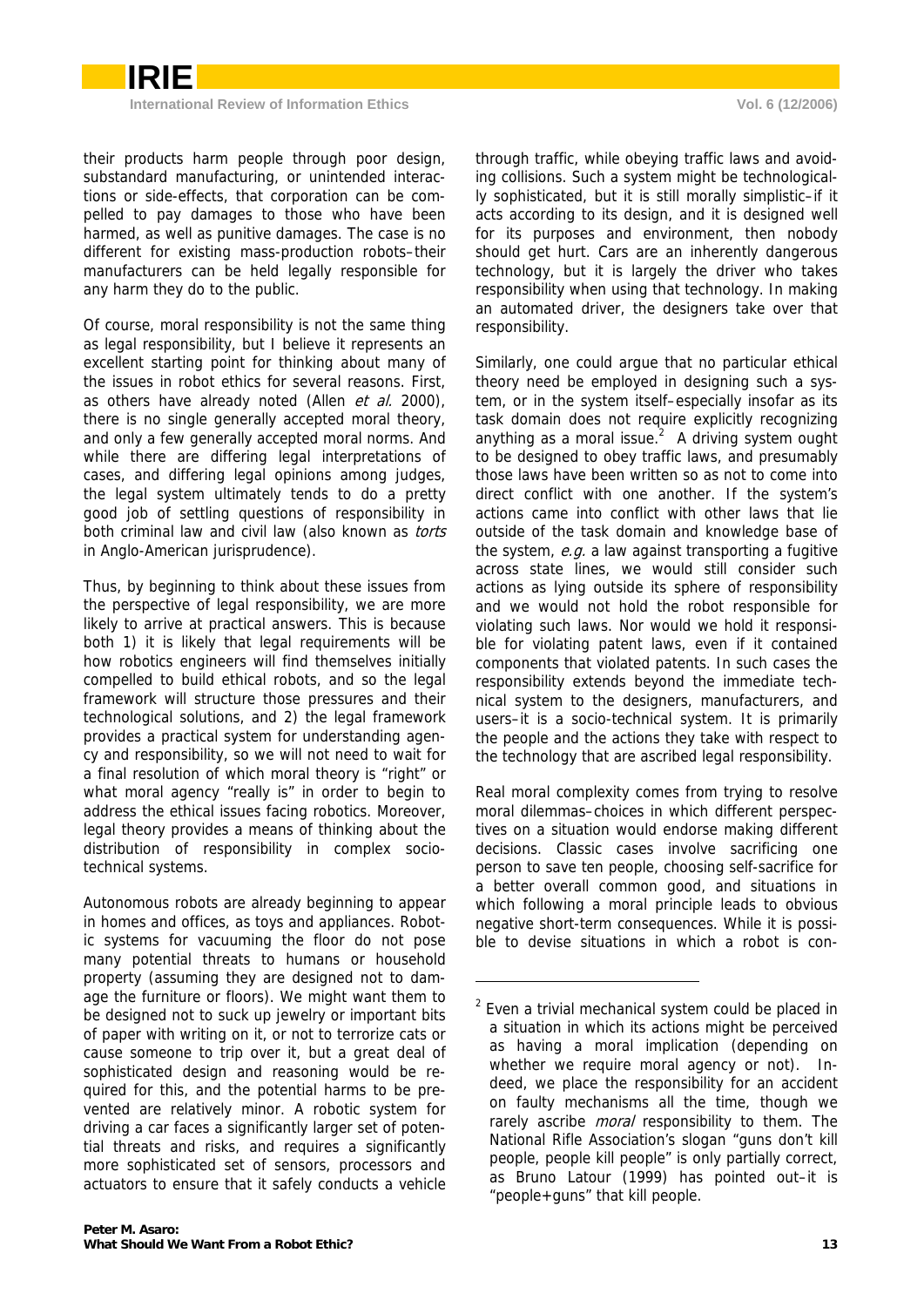

**International Review of Information Ethics Vol. 6 (12/2006)** 

fronted with classic ethical dilemmas, it seems more promising to consider what kinds of robots are most likely to actually have to confront ethical dilemmas as a regular part of their jobs, and thus might need to be explicitly designed to deal with them. Those jobs which deal directly with military, police and medical decisions are all obvious sources of such dilemmas (hence the number of dramas set in these contexts). $3$  There are already robotic systems being used in each of these domains, and as these technologies advance it seems likely that they will deal with more and more complicated tasks in these domains, and achieve increasing autonomy in executing their duties. It is here that the most pressing practical issues facing robot ethics will first arise.

Consider a robot for dispensing pharmaceuticals in a hospital. While it could be designed to follow a simple "first-come, first-served" rule, we might want it to follow a more sophisticated policy when certain drugs are running low, such as during a major catastrophe or epidemic. In such cases, the robot may need to determine the actual need of a patient relative to the needs of other patients. Similarly for a robotic triage nurse who might have to decide which of a large number of incoming patients, not all of whom can be treated with the same attention, are most deserving of attention first. The fair distribution of goods, like pharmaceuticals and medical attention, is a matter of social justice and a moral determination which reasonable people often disagree about. Because egalitarianism is often an impractical policy due to limited resources, designing a just policy is a non-trivial task involving moral deliberation.

If we simply take established policies for what constitutes fair distributions and build them into robots, then we would be replicating the moral determinations made by those policies, and thus enforcing a particular morality through the robot.<sup>4</sup> As with any institution and its policies, it is possible to question the quality and fairness of those policies. We can thus look at the construction of robots that follow certain policies as being essentially like the

adoption and enforcement of policies in institutions, and can seek ways to challenge them, and hold institutions and robot makers accountable for their policies.

The establishment of institutional policies is also a way of insulating individuals from the moral responsibility of making certain decisions. And so, like robots, they are simply "following the rules" handed down from above, which helps them to deflect social pressure from people who might disagree with the application of a rule in a particular instance, as well as insulate them from some of the psychological burden of taking actions which may be against their own personal judgements of what is right in a certain situation. Indeed, some fear that this migration of responsibility from individuals to institutions would result in a largely amoral and irresponsible population of "robo-paths" (Yablonsky 1972).

The robotic job most likely to thrust discussions of robot ethics into the public sphere, will be the development of robotic soldiers. The development of semi-autonomous and autonomous weapons systems is well-funded, and the capabilities of these systems are advancing rapidly. There are numerous large-scale military research projects into the development of small, mobile weapons platforms that possess sophisticated sensory systems, and tracking and targeting computers for the highly selective use of lethal force. These systems pose serious ethical questions, many of which have already been framed in the context of military command and control.

The military framework is designed to make responsibility clear and explicit. Commanders are responsible for issuing orders, the soldiers for carrying out those orders. In cases of war crimes, it is the highranking commanders who are usually held to account, while the soldiers who actually carried out the orders are not held responsible–they were simply "following orders." As a consequence of this, there has been a conscious effort to keep "humansin-the-loop" of robotic and autonomous weapons systems. This means keeping responsible humans at those points in the system that require actually making the decisions of what to fire at, and when. But it is well within the capabilities of current technology to make many of these systems fully autonomous. As their sophistication increases, so too will the complexity of regulating their actions, and so too will the pressure to design such systems to deal with that complexity automatically and autonomously.

 $3$  Legal, political and social work also involves such dilemmas, but these seem much less likely to employ robotic systems as early as the first group.

<sup>&</sup>lt;sup>4</sup> This recognition lies at the heart of the *politics of* technology, and has been addressed explicitly by critical theorists. See Feenberg (1991), Feenberg and Hannay (1998), and Asaro (2000) for more on this.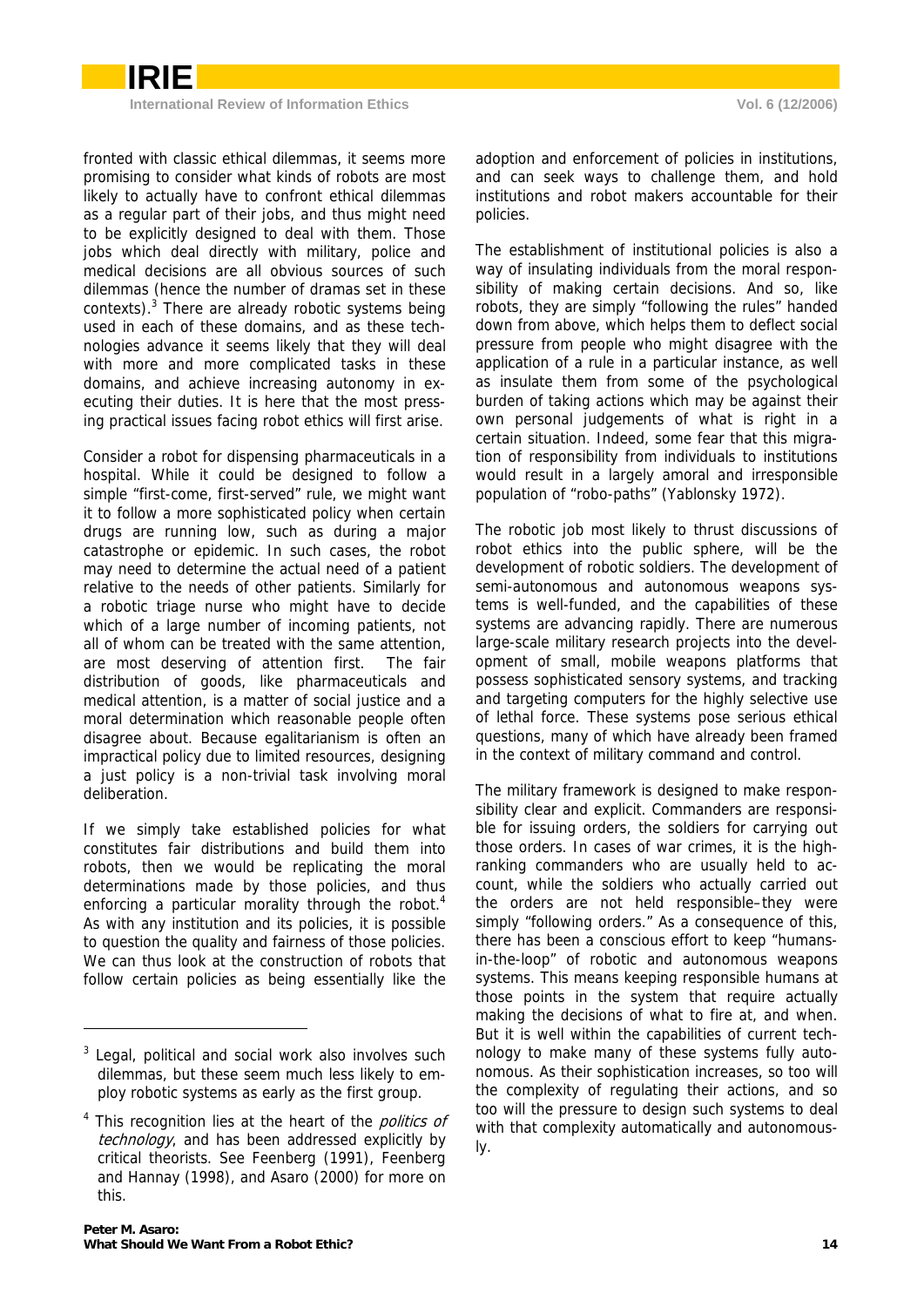

The desire to replace soldiers on the front lines with machines is very strong, and to the extent that this happens, it will also put robots in the position of acting in life-and-death situations involving human soldiers and civilians. This desire is greatest where the threat to soldiers is the greatest, but where there is currently no replacement for soldiers– namely in urban warfare in civilian areas. It is precisely because urban spaces are designed around human mobility that humans are still required here (rather than tanks or planes). These areas also tend to be populated with a mixture of friendly civilians and unfriendly enemies, and so humans are also required to make frequent determinations of which group the people they encounter belong to. Soldiers must also follow "rules of engagement" that can specify the proper response to various situations, and when the use of force is acceptable or not. If robots are to replace soldiers in urban warfare, then robots will have to make those determinations. While the rules of engagement might be sufficient for regulating the actions of human soldiers, robot soldiers will lack a vast amount of background knowledge, and lack a highly developed moral sense as well, unless those are explicitly designed into the robots (which seems difficult and unlikely). The case of robot police officers offers similar ethical challenges, though robots are already being used as guards and sentries.

This approaching likelihood raises many deep ethical questions: Is it possible to construct a system which can make life and death decisions like these in an effective and ethical way? Is it ethical for a group of engineers, or a society, to develop such systems at all? Are there systems which are more-or-less ethical, or just more-or-less effective than others? How will this shift the moral equations in "just war" theory (Walzer 1977)?

# **Conclusions**

How are we to think about the transition of robot systems, from amoral tools to moral and ethical agents? It is all too easy to fall into the well worn patterns of philosophical thought in both ethics and robotics, and to simply find points at which arguments in metaethics might be realized in robots, or where questions of robot intelligence and learning might be recast as questions over robot ethics. Allen et al. (2000) fall into such patterns of thought, which culminate in what they call a "moral Turing" Test" for artificial moral agents (AMAs). Allen et al. (2005) acknowledge this misstep and survey the potential for various top-down (starting with ethical principles) and bottom-up (starting with training ethical behaviors) approaches, arriving at a hybrid of the two as having the best potential. However, they characterize the development of AMAs as an independent engineering problem–as if the goal is a general-purpose moral reasoning system. The concept of an AMA as a general purpose moral reasoning system is highly abstract, making it difficult to know where we ought to begin thinking about them, and thus we fall into the classical forms of thinking about abstract moral theories and disembodied artificial minds, and run into similar problems. We should avoid this tendency to think about general-purpose morality, as we should also avoid toy-problems and moral micro-worlds.

Rather, we should seek out real-world moral problems in limited task-domains. As engineers begin to build ethics into robots, it seems more likely that this will be due to a real or perceived need which manifests itself in social pressures to do so. And it will involve systems which will do moral reasoning only in a limited task domain. The most demanding scenarios for thinking about robot ethics, I believe, lie in the development of more sophisticated autonomous weapons systems, both because of the ethical complexity of the issue, and the speed with which such robots are approaching. The most useful framework top begin thinking about ethics in robots is probably legal liability, rather than human moral theory–both because of its practical applicability, and because of its ability to deal with quasi-moral agents, distributed responsibility in socio-technical systems, and thus the transition of robots towards greater legal and moral responsibility.

When Plato began his inquiry into nature of Justice, he began by designing an army for an ideal citystate, the Guardians of his Republic. He argued that if Justice was to be found, it would be found in the Guardians–in that they use their strength only to aid and defend the city, and never against its citizens. Towards this end he elaborated on the education of his Guardians, and the austerity of their lives. If we are to look for ethics in robots, perhaps we too should look to robot soldiers, to ensure that they are just, and perhaps more importantly that our states are just in their education and employment of them.

### **References**

Allen, Colin, Gary Varner and Jason Zinser (2000). "Prolegomena to any future artificial moral agent," Journal of Experimental and Theoretical Artificial Intelligence, **12**:251-261.